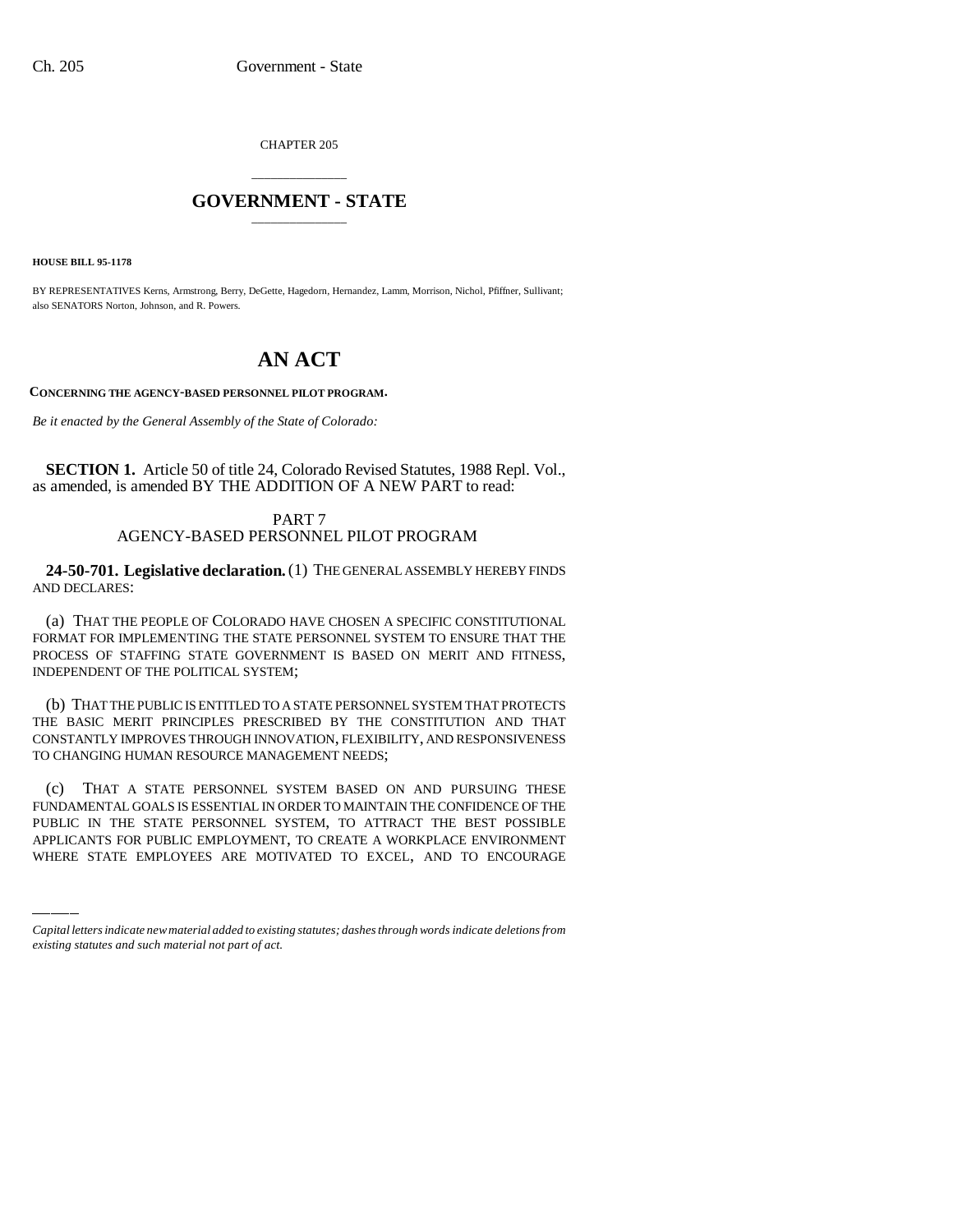LONG-TERM CAREERS IN STATE SERVICE;

(d) THAT A STATE PERSONNEL SYSTEM THAT IS EQUIPPED TO FUNCTION IN THE NEXT CENTURY MUST BE ONE THAT EMPOWERS MANAGERS, SUPERVISORS, AND EMPLOYEES, THAT DECENTRALIZES RESPONSIBILITY TO STATE AGENCIES IN ORDER TO ACHIEVE THE MOST EFFICIENT USE OF AVAILABLE RESOURCES AND TO INCREASE EMPLOYEE PRODUCTIVITY, AND THAT SERVES COLORADO'S TAXPAYERS BY ENABLING EACH AGENCY TO DO MORE WITH LIMITED RESOURCES;

(e) THAT THE AGENCY-BASED PERSONNEL PILOT PROGRAM IS DESIGNED TO PURSUE THESE GOALS BY ALLOWING AGENCIES TO IMPLEMENT A SYSTEM FOR EMPLOYEE RECRUITMENT, APPOINTMENT, PROMOTION, CLASSIFICATION, AND DISPUTE RESOLUTION WITHIN THOSE AGENCIES THAT OPERATE WITHIN THE CONSTITUTIONAL FRAMEWORK FOR THE STATE PERSONNEL SYSTEM.

**24-50-702. Definitions.** AS USED IN THIS PART 7, UNLESS THE CONTEXT OTHERWISE REQUIRES:

(1) "AGENCY" MEANS ANY DEPARTMENT, BOARD, BUREAU, COMMISSION, DIVISION, INSTITUTION, OR OTHER AGENCY OF THE STATE, INCLUDING INSTITUTIONS OF HIGHER EDUCATION.

(2) "EMPLOYEE" MEANS ANY EMPLOYEE UNDER THE STATE PERSONNEL SYSTEM.

**24-50-703. Agency-based personnel pilot program - personnel - guidelines and goals.** (1) THERE IS HEREBY CREATED THE AGENCY-BASED PERSONNEL PILOT PROGRAM. THE STATE PERSONNEL DIRECTOR SHALL PROVIDE ASSISTANCE WITH IMPLEMENTATION AND COORDINATION OF THE PILOT PROGRAM AND SHALL CONSULT WITH ALL PARTICIPATING AGENCIES IN ORDER TO ENSURE THAT THE PILOT PROGRAM IS ADMINISTERED IN ADHERENCE TO THE CRITERIA DESCRIBED IN SECTION 24-50-704 (1).

(2) PARTICIPATION IN THE PILOT PROGRAM SHALL BE INITIATED BY AN APPLICATION OF THE HEAD OF AN AGENCY TO THE GOVERNOR ON OR BEFORE JANUARY 1, 1996. SUCH APPLICATION SHALL BE SUBMITTED TOGETHER WITH THE PLAN DESCRIBED IN SUBSECTION (3) OF THIS SECTION.

(3) (a) EACH AGENCY THAT MAKES AN APPLICATION TO PARTICIPATE IN THE PILOT PROGRAM SHALL DESIGN AND SUBMIT A PLAN TO THE GOVERNOR THAT INCORPORATES A SYSTEM FOR ONE OR MORE OF THE FOLLOWING:

(I) THE RECRUITMENT OF EMPLOYEES;

- (II) THE APPOINTMENT OF EMPLOYEES;
- (III) THE PROMOTION OF EMPLOYEES;
- (IV) THE CLASSIFICATION OF EMPLOYEES;

(V) EMPLOYEE DISPUTE RESOLUTION;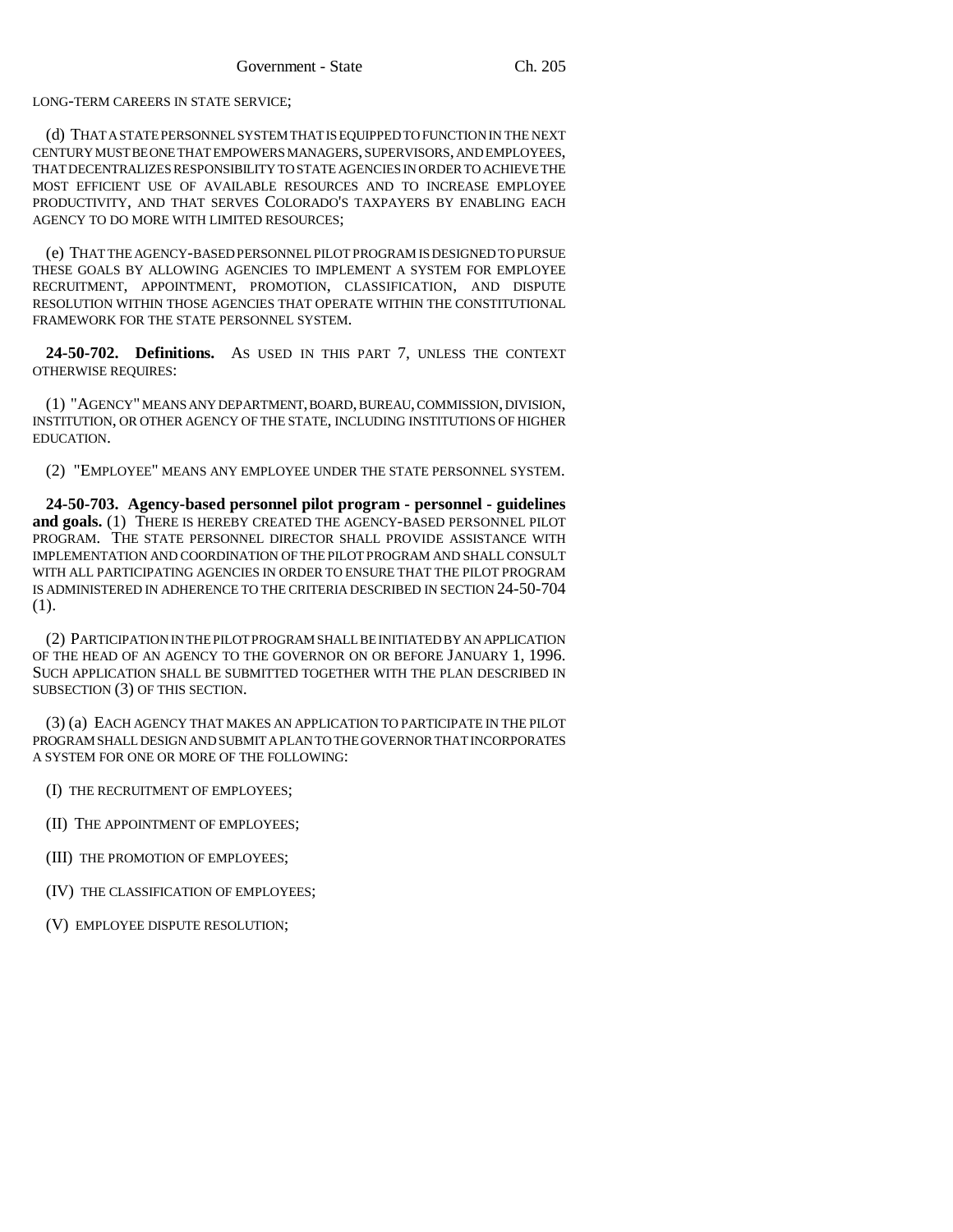(VI) THE PERFORMANCE EVALUATION OF EMPLOYEES.

(b) THE PLAN SHALL BE FORMULATED UTILIZING THE REQUIREMENTS AND CRITERIA CONTAINED IN SECTION 24-50-704 AND THE INPUT OF THE AGENCY'S MANAGEMENT EMPLOYEES AND NONMANAGEMENT EMPLOYEES.

(c) EACH PLAN SHALL INCLUDE A MECHANISM FOR PERIODIC EVALUATIONS OF THE PILOT PROGRAM BY THE PARTICIPATING AGENCY THAT FOCUSES ON WHETHER THE REQUIREMENTS AND CRITERIA DESCRIBED IN SECTION 24-50-704 ARE BEING ACHIEVED.

(4) (a) THE GOVERNOR SHALL EITHER APPROVE OR REJECT THE PLAN SUBMITTED BY AN AGENCY. IF THE PLAN IS NOT APPROVED BY THE GOVERNOR, THE GOVERNOR SHALL RETURN THE PLAN TO THE AGENCY WITH COMMENTS OUTLINING THE REASONS FOR ITS REJECTION AND THE PERIOD OF TIME IN WHICH THE AGENCY MAY RESUBMIT THE PLAN TO THE GOVERNOR.

(b) A PLAN THAT IS APPROVED BY THE GOVERNOR SHALL BE SUBMITTED TO THE STATE PERSONNEL BOARD FOR FINAL APPROVAL OR REJECTION. ANY PLAN NOT OBJECTED TO BY THE STATE PERSONNEL BOARD WITHIN THIRTY DAYS OF ITS SUBMITTAL SHALL BE DEEMED APPROVED AND SHALL BECOME EFFECTIVE.

(5) THE HEAD OF AN AGENCY PARTICIPATING IN THE PILOT PROGRAM SHALL BE RESPONSIBLE FOR IMPLEMENTING THE PILOT PROGRAM IN THAT AGENCY.

(6) (a) THE STATE AGENCIES PARTICIPATING IN THE PILOT PROGRAM SHALL PRESENT AN ANNUAL STATUS REPORT ON OR BEFORE JANUARY 1, 1997, AND ON OR BEFORE JANUARY 1, 1998. ON OR BEFORE DECEMBER 31, 1999, THOSE STATE AGENCIES SHALL PRESENT A FINAL REPORT ON THE PROGRAM TOGETHER WITH RECOMMENDATIONS FOR THE FUTURE IMPLEMENTATION OF AGENCY-BASED PERSONNEL PROGRAMS IN THE STATE PERSONNEL SYSTEM.

(b) THE REPORTS REQUIRED PURSUANT TO THIS SUBSECTION (6) SHALL BE FILED IN ACCORDANCE WITH SECTION 24-1-136 (9).

**24-50-704. Pilot program guidelines and goals.** (1) ANY PLAN DEVELOPED BY AN AGENCY PURSUANT TO SECTION 24-50-703 SHALL ADHERE TO THE DIRECTIVES, REQUIREMENTS, AND ELEMENTS OF SECTIONS 13, 14, AND 15 OF ARTICLE XII OF THE COLORADO CONSTITUTION, INCLUDING, BUT NOT LIMITED TO:

(a) THE APPOINTMENT AND PROMOTION TO OFFICES AND EMPLOYMENTS IN THE STATE PERSONNEL SYSTEM ACCORDING TO MERIT AND FITNESS AS ASCERTAINED BY COMPETITIVE TESTS OF COMPETENCE WITHOUT REGARD TO RACE, CREED, OR COLOR, OR POLITICAL AFFILIATION;

(b) THE APPOINTMENT TO ANY POSITION IN THE PERSONNEL SYSTEM OF ONE OF THE THREE PERSONS RANKING HIGHEST ON THE ELIGIBLE LIST FOR SUCH POSITION, OR SUCH LESSER NUMBER AS QUALIFY, AS DETERMINED FROM COMPETITIVE TESTS OF COMPETENCE, SUBJECT TO LIMITATION IN THE STATE PERSONNEL RULES APPLICABLE TO MULTIPLE APPOINTMENTS;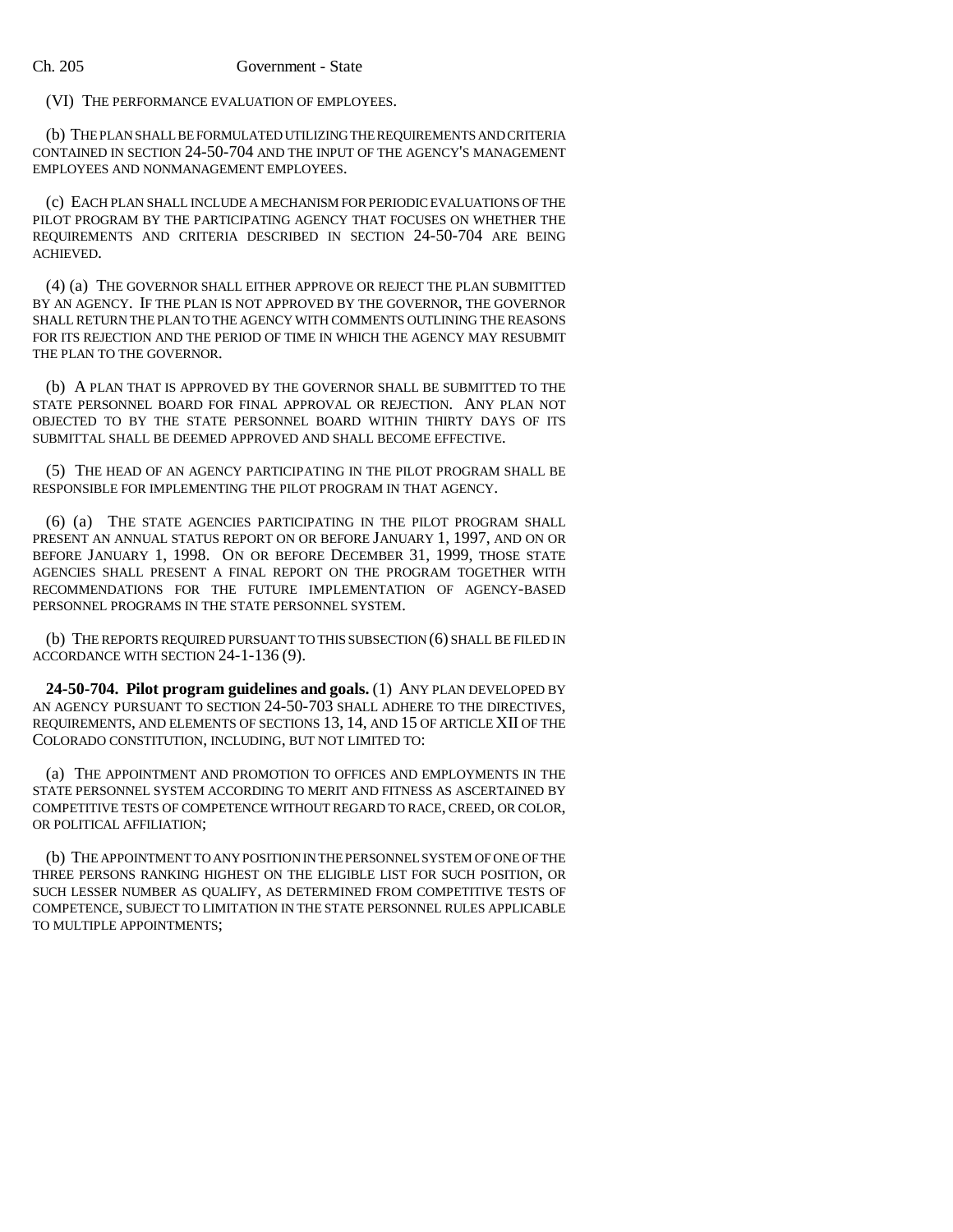(c) THE AUTHORIZATION OF TEMPORARY EMPLOYMENT OF PERSONS, NOT TO EXCEED SIX MONTHS;

(d) COMPLIANCE WITH PROBATIONARY PERIODS ESTABLISHED BY THE STATE PERSONNEL BOARD FOR PERSONS INITIALLY APPOINTED BY THE HEAD OF THE DEPARTMENT OR BY THE HEAD OF A DIVISION WITHIN SUCH DEPARTMENT;

(e) THE ADDITION OF VETERANS' PREFERENCE POINTS TO THE PASSING GRADE ON EACH COMPETITIVE EXAMINATION FOR CANDIDATES FOR APPOINTMENT OR EMPLOYMENT IN THE PERSONNEL SYSTEM;

(f) REQUIRING THAT ALL APPOINTEES RESIDE IN THE STATE, BUT NOT LIMITING APPLICATIONS TO COLORADO RESIDENTS FOR THOSE POSITIONS FOUND BY THE STATE PERSONNEL BOARD TO REQUIRE SPECIAL EDUCATION OR TRAINING OR SPECIAL PROFESSIONAL OR TECHNICAL QUALIFICATIONS AND WHICH CANNOT BE READILY FILLED FROM AMONG SUCH RESIDENTS.

(2) SUBJECT TO THE REQUIREMENTS DESCRIBED IN SUBSECTION (1) OF THIS SECTION, ANY PLAN DEVELOPED BY AN AGENCY PURSUANT TO SECTION 24-50-703, MAY INCLUDE, BUT NOT BE LIMITED TO, THE FOLLOWING:

(a) AGENCY SELECTION AND PROMOTION OF EMPLOYEES BASED ON EDUCATION, EXPERIENCE, AND PERSONAL CHARACTERISTICS;

(b) AGENCY CLASSIFICATION OF EMPLOYEES BASED ON AN ORDERLY, RATIONAL, AND SYSTEMATIC STRUCTURE OF JOBS THAT PROVIDES COMPENSATION AT RATES COMPARABLE WITH SIMILAR JOBS IN THE MARKETPLACE AND PROVIDES FOR INTERNAL AND EXTERNAL EQUITY;

(c) AGENCY RESOLUTION OF EMPLOYEE DISPUTES THAT SETTLES SMALL PROBLEMS EARLY AND PREVENTS LARGER PROBLEMS FROM OCCURRING IN THE FUTURE, THAT OPERATES AS A SOURCE OF INFORMATION FOR MANAGEMENT AND NONMANAGEMENT EMPLOYEES TO FOCUS THEIR ATTENTION ON WORKPLACE ISSUES, AND THAT SERVES AS AN EFFECTIVE COMMUNICATION CHANNEL BETWEEN NONMANAGEMENT AND MANAGEMENT EMPLOYEES.

**24-50-705. Audit.** THE STATE AUDITOR SHALL CONDUCT A PERFORMANCE REVIEW OF THE AGENCY-BASED EMPLOYEE APPOINTMENT AND PROMOTION PILOT PROGRAM ON OR BEFORE JANUARY 1, 1999, AND PRESENT SUCH REVIEW TO THE LEGISLATIVE AUDIT COMMITTEE ON OR BEFORE FEBRUARY 1, 1999.

**24-50-706. Repeal of part.** THIS PART 7 IS REPEALED, EFFECTIVE DECEMBER 31, 1999.

**SECTION 2. No appropriation.** The general assembly has determined that this act can be implemented within existing appropriations, and therefore no separate appropriation of state moneys is necessary to carry out the purposes of this act.